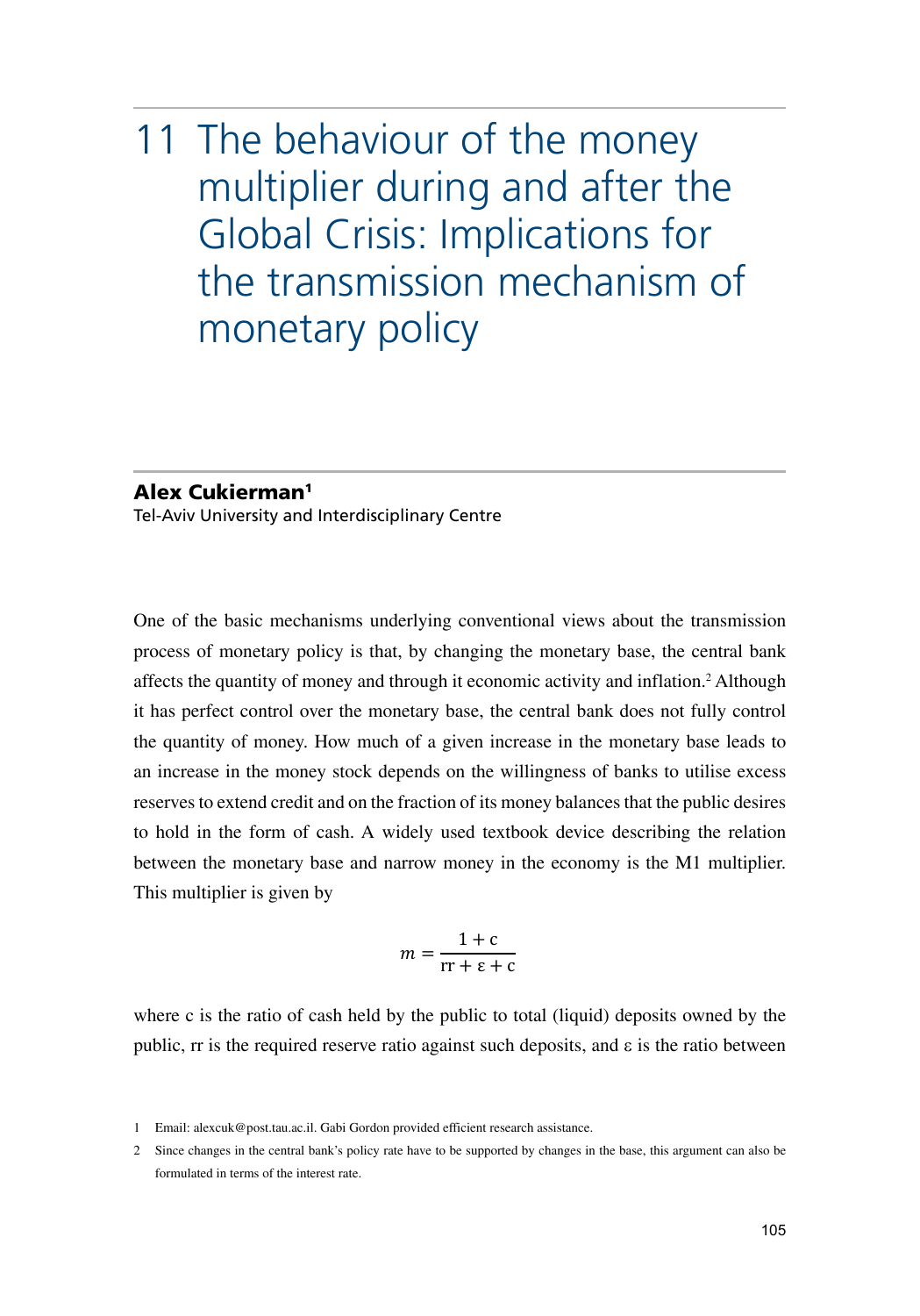excess reserves and deposits. The relationship between the monetary base, B, and narrow money is then given by

$$
M1 = mB
$$

Under the widely held (at least until the Global Crisis) view that this multiplier is relatively constant this formulation makes it possible to evaluate the impact of changes in the monetary base on the quantity of money. It has been taught to generations of undergraduate students over dozens of years and appears in money and banking textbooks, even after the onset of the Global Crisis. One example is the ninth global edition of Mishkin's popular money and banking text that was published several years after the start of the crisis (Mishkin 2010:  $362-366$ ).<sup>3</sup> In the particular case in which excess reserves are zero (or constant) a given increase in the monetary base, by inducing banks to increase loans and deposits, raises the money supply by the product of the increase in the monetary base and the money multiplier.

Figure 1 shows the behaviour of the money multiplier prior to and during the Global Crisis. The figure reveals that the assumption concerning the relative fixity of the money multiplier was not unreasonable prior to the crisis. However, with the onset of the first quantitative easing operations (QE1), the money multiplier dropped sharply to about half of its previous value and has remained in this range since then. This evidence raises two questions: First, what are the main reasons for the sharp drop in the multiplier? Second, how useful is the monetary multiplier framework for characterisation of monetary policy transmission in the aftermath of the financial crisis?

3 See also Carlin and Soskice (2006: 270-271).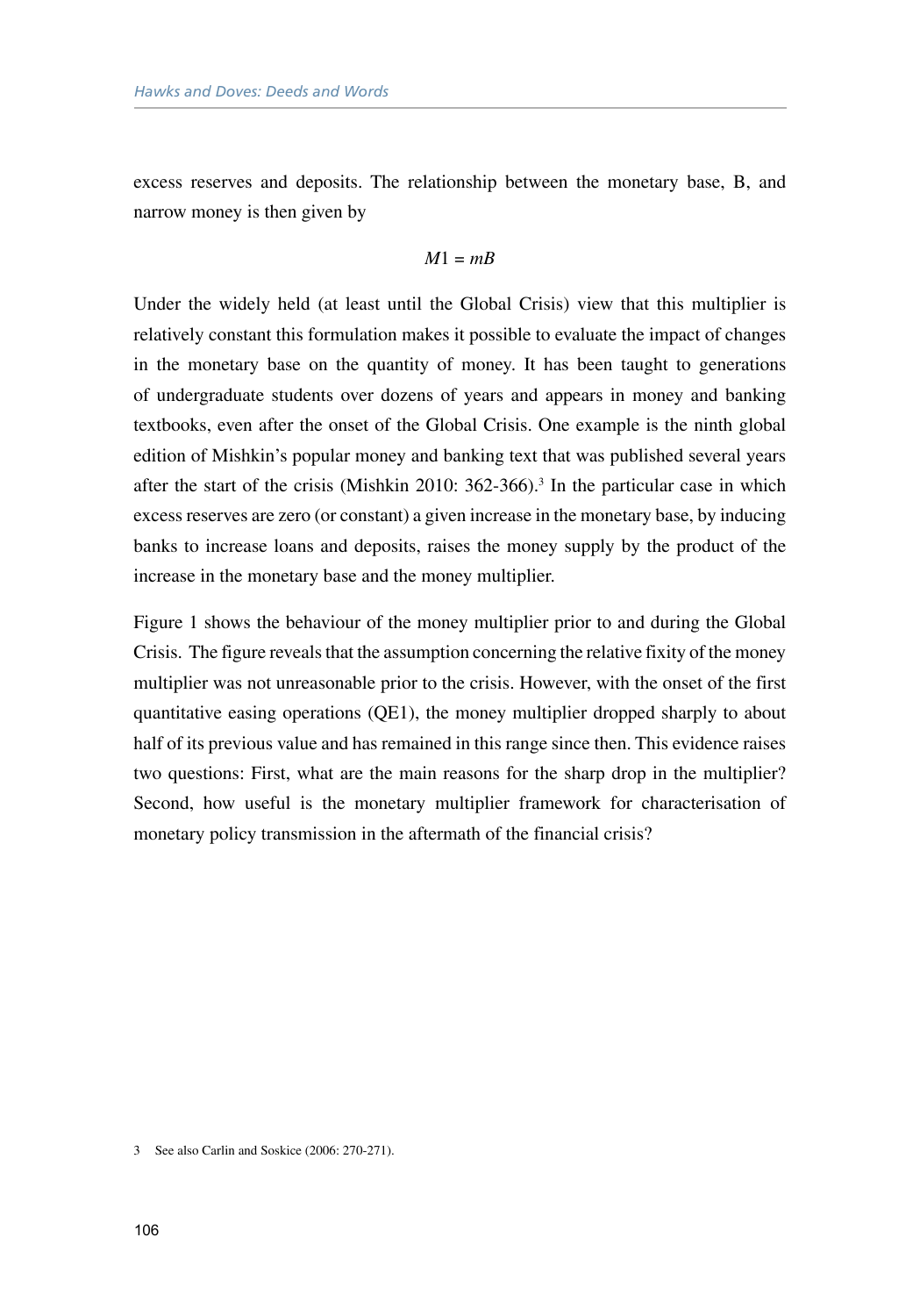

**Figure 1** Behaviour of the US money multiplier, January 2001 to July 2017

*Source:* Calculated from data on the monetary base and M1 from the Federal Reserve Bank of St Louis monetary data base.

## What caused the drop in the money multiplier?

The main reason for the drop in the multiplier following the onset of QE1 and subsequent large-scale asset purchases is that, in spite of the expansions in the base (and therefore in the reserves of the banking system), total banking credit stagnated during the first three years following Lehman's collapse. When it resumed an upward trend during the subsequent years, the rate of growth of banking credit was anaemic and very far from the predictions of the conventional money multiplier. The impact of this behaviour on the conventional money multiplier can be illustrated by focusing on the total reserve ratio, *r*, defined as

$$
r \equiv rr + \varepsilon
$$

By definition

$$
r \equiv \frac{R}{D} = \frac{R}{L}\frac{L}{D} \equiv r_l l_d
$$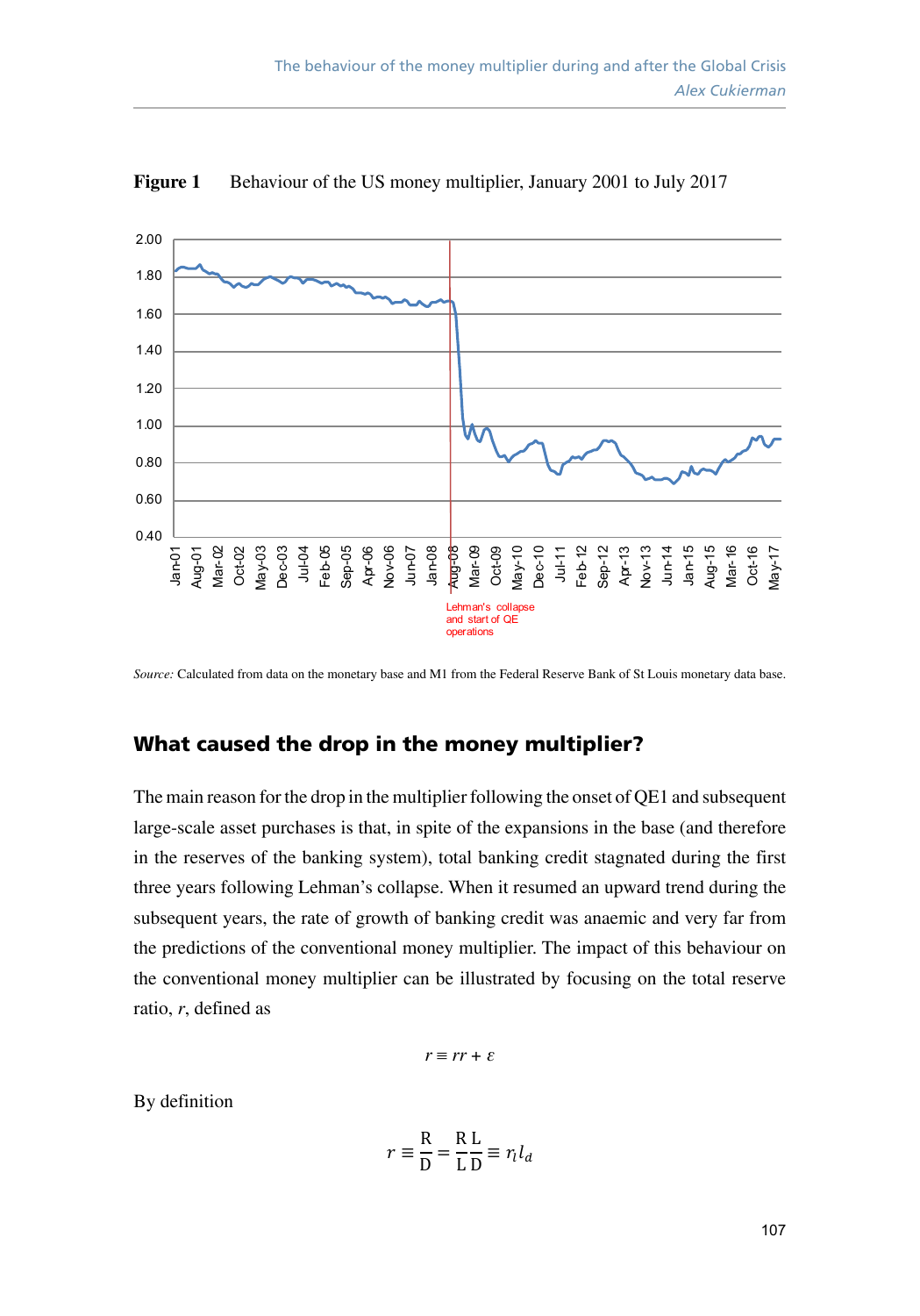where R, D and L are total reserves, total liquid deposits of the public and total banking loans outstanding, respectively.  $r_l$  is the ratio between total bank reserves and total bank credit and *l <sup>d</sup>* is the ratio between loans and deposits. Using the last equation, the money multiplier can be rewritten as

$$
m = \frac{1+c}{r_l l_d + c}
$$

Following the collapse of Lehman Brothers in September 2008, the cash/deposits ratio,  $c$ , and the loans/deposits ratio,  $l_d$ , did not change appreciably. However, the ratio,  $r_l$ , between total banking reserves and loans increased dramatically due to the Fed's huge base expansion along with the feeble response of total banking credit. It is easy to see from the last equation above that this is the main (semi-technical) reason for the dramatic decrease in the money multiplier. Figure 2 shows the behaviour of the  $r_l$  ratio prior to and following Lehman's collapse, along with the start of QE1. It is apparent from the figure that, from that point in time on, there was a huge and persistent increase in the reserves/loans ratio that largely parallels the decrease in the money multiplier in Figure 1. Clearly, the dramatic increase in the reserves/loans ratio was due to the muted response of credit to the huge reserve expansion caused by the Fed's QE operations between September 2008 and September 2014.

Several reasons on the supply side combined to produce the muted response of banking credit. First was the need for banks to rebuild their equity capital following the crisis. This need arose initially because of losses on mortgage-backed securities (MBSs) and other securities, and subsequently due to the 2010 Dodd-Frank act that raised capital requirements particularly on systemically important financial institutions (SIFIs).<sup>4</sup> This was reinforced by the drying up of the repo market which seriously crippled banks' access to liquidity since the summer of 2007 (Gorton and Metrick (2012). It was further compounded during the first couple of years following the collapse of Lehman Brothers by an increase in bailout uncertainty.

<sup>4</sup> Although there is a tradeoff between higher capital and lending in the short and intermediate run, higher equity capital actually encourages lending and financial stability in the long run (Thakor 2014).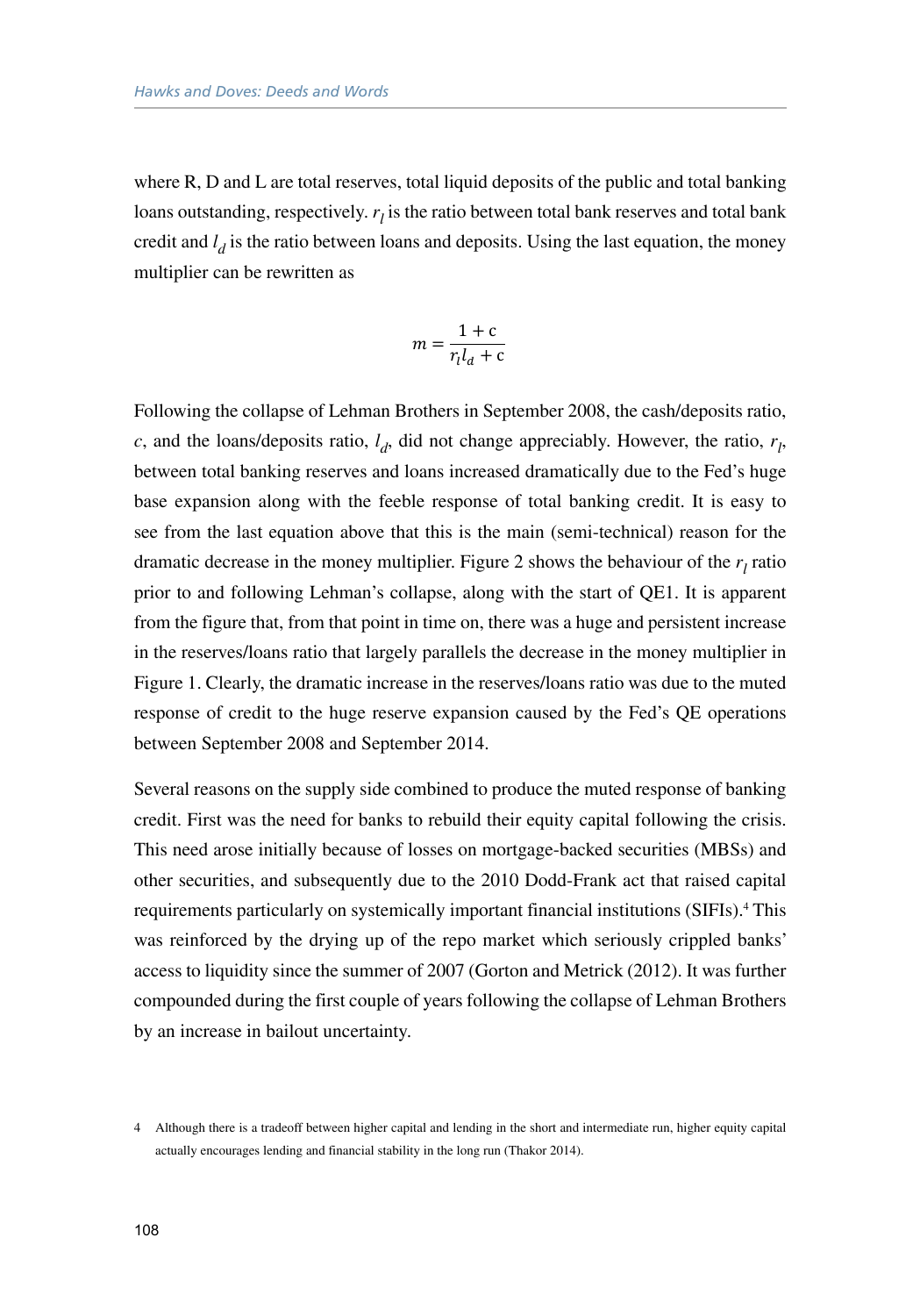The decision not to bailout Lehman Brothers after numerous previous rescue operations spooked financial markets and banks by raising the level of uncertainty about the likelihood of bailouts (Cukierman and Izhakian 2015). In addition, the dramatic events that accompanied Lehman's collapse raised the aversion to this uncertainty. Being akin to a post-traumatic stress disorder, this increase in uncertainty aversion is likely to have had a more persistent effect on the arrest in banking credit than the initial increase in bailout uncertainty.<sup>5</sup>

Credit stagnated also because of a decrease in the demand for credit due to a fall in household consumption demand triggered by negative wealth effects in housing. Using microeconomic evidence on the impact of the fall in housing prices on household consumption and wealth at the county and zip code levels, Mian et al. (2013) find the following:

- 1. The elasticity of consumption with respect to housing net worth during the Global Crisis was between 0.6 and 0.8 and the average marginal propensity to consume was between 5 to 7 cents for every dollar loss in housing wealth.
- 2. The marginal propensity to consume was sharply higher for poorer and more leveraged households, implying that tightened credit constraints were partially responsible for the decrease in consumption. Although this evidence supports the view that demand factors also contributed to the credit slowdown, at the same time it reveals that part of this stagnation would not have materialised in the absence of credit rationing, which originates on the side of credit supply.

## How useful is the money multiplier framework as a tool for characterisation of monetary policy in the aftermath of the crisis?

I turn next to the second, wider question on the usefulness of the conventional money multiplier in the aftermath of the Global Crisis. This multiplier provides a useful characterisation of the transmission of monetary policy during periods in which the

<sup>5</sup> An elaboration of this mechanism appears in the second half of Section 4 in Cukierman (2016).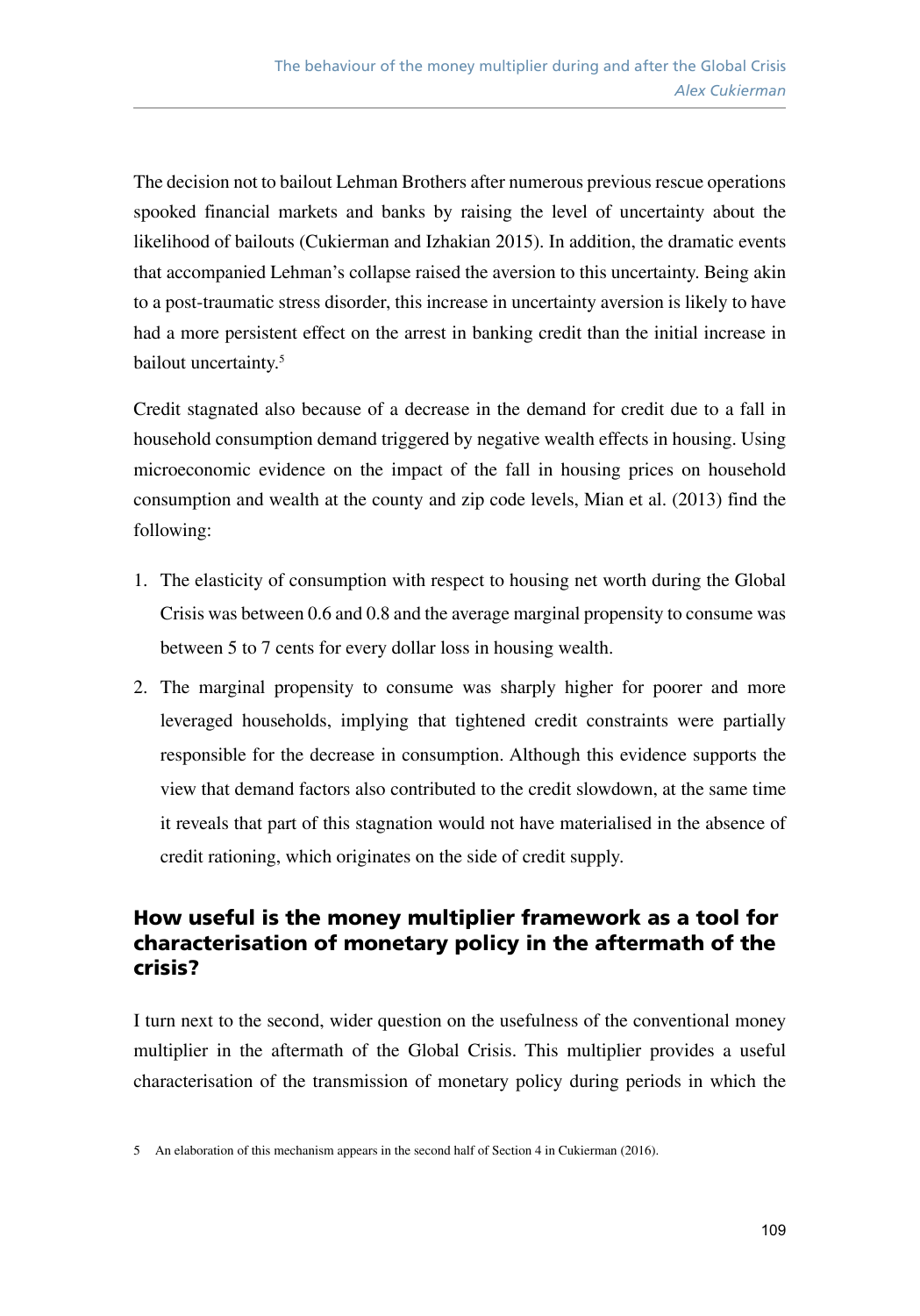binding constraint on banking credit is the level of banking reserves, as was occasionally the case prior to the crisis. However, as long as it is flooded with huge excess reserves, this constraint is no longer the binding constraint on credit extension, and therefore on money growth through credit growth. Instead, factors like the need to rebuild depleted equity capital, higher capital requirements and the risk/return preferences of the banking system and of potential borrowers take front seat in the determination of credit supply.

Figure 2 shows that prior to Lehman's collapse and the simultaneous start of large-scale asset purchases (more popularly known as quantitative easing) the ratio,  $r_l$ , between total banking reserves and loans was roughly a negligible one tenth of a percent. Within about a year it rose to about 10%, reaching a peak of over 25% in late 2014. As explained in the previous section, the extraordinary increase in  $r_l$  since September 2008 is a consequence of the QE operations in conjunction with the muted impact of those operations on total banking credit. This implies that the textbook money multiplier was not a useful concept for characterisation of the transmission of monetary policy through the banking system in the aftermath of the crisis.





*Sources:* I. Total bank reserves - Fred; II. Total Bank credit - Bloomberg, index: ALCBBKCR.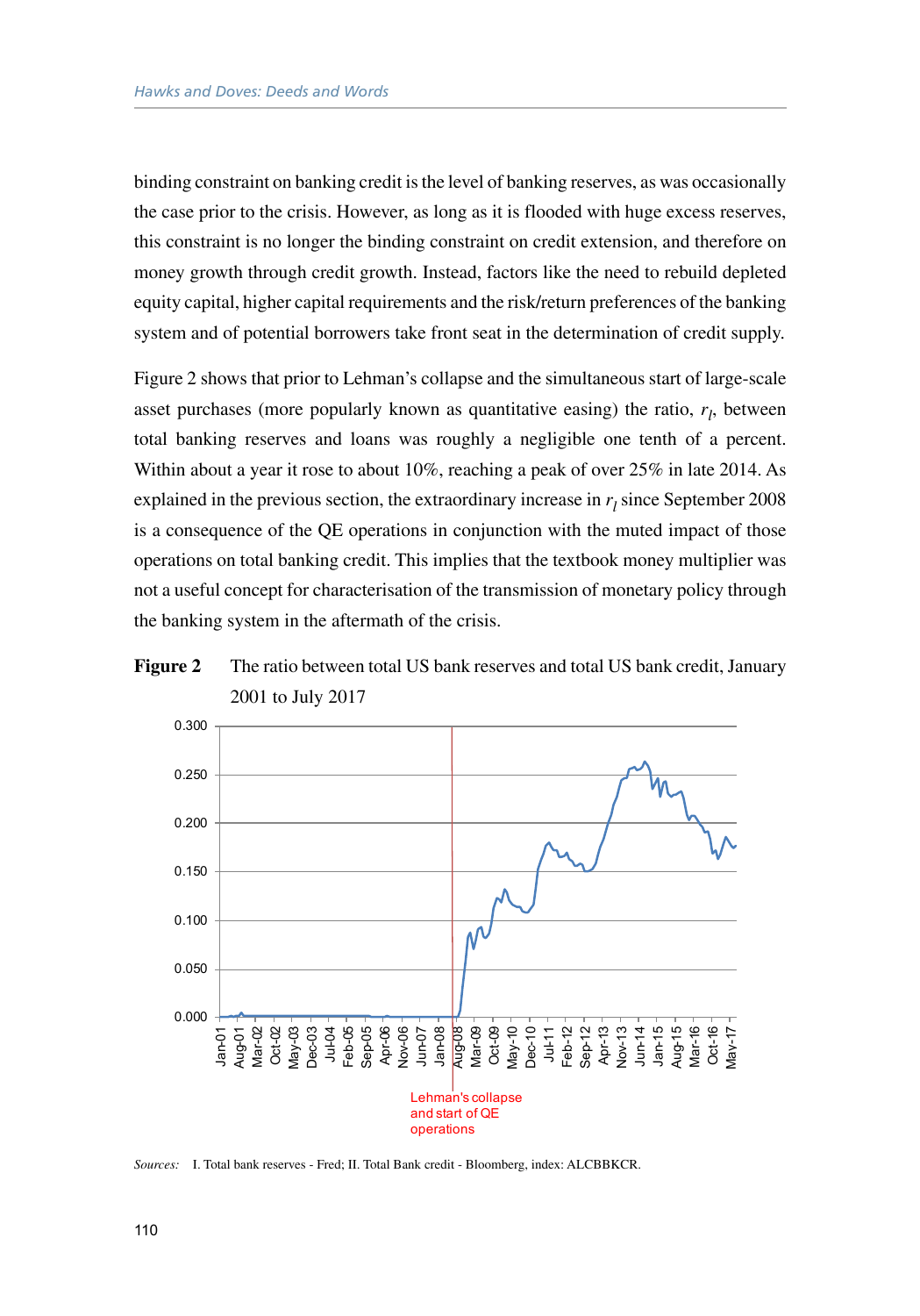An important question is whether this phenomenon will subside as the Global Crisis fades into the distant past, or whether it lasts and become a permanent feature of the transmission of monetary policy to banking credit. The answer to this question depends on whether the binding constraint on credit growth will be the scarcity of banking reserves or other factors in the future. To a large extent this in turn depends on how quickly the Fed will roll back the bloated monetary base that accumulated during the QE operations of the six years following the downfall of Lehman Brothers. As of the end of August 2017 the monetary base was a bit less than \$4 trillion. About nine years earlier, just prior to Lehman's downfall, it was a bit less than \$0.9 trillion. Although the base receded somewhat from its peak in the latter part of 2014, it is highly likely that the reduction in the base will stretch over many years. Since the level of excess reserves is directly related to the size of the monetary base, it is likely that the conventional money multiplier will continue to be a poor guide for the impact of monetary policy on banking credit, wider monetary aggregates and the real economy for a prolonged period of time.

## Concluding remarks

This chapter documents a dramatic decrease in the US conventional money multiplier since the downfall of Lehman Brothers and attributes it to the large-scale quantitative easing operations of the Fed in conjunction with sluggish growth of banking credit. This phenomenon, now almost ten years old, suggests that shortage of reserves has not constituted a binding constraint on the expansion of banking credit since the start of the crisis.<sup>6</sup> An important implication of this observation is that the transmission of expansionary monetary policy through the banking credit channel has weakened considerably since the outbreak of the crisis.

Since the Fed is unlikely to quickly reduce the large balance sheet it accumulated during the crisis, the banking system will have substantial excess reserves for the foreseeable future, implying that reserves will not constitute a binding constraint on credit expansion for quite some time. As a consequence, the conventional money multiplier is likely

<sup>6</sup> The chapter discusses the other, relatively more important, reasons, for the sluggishness in banking credit.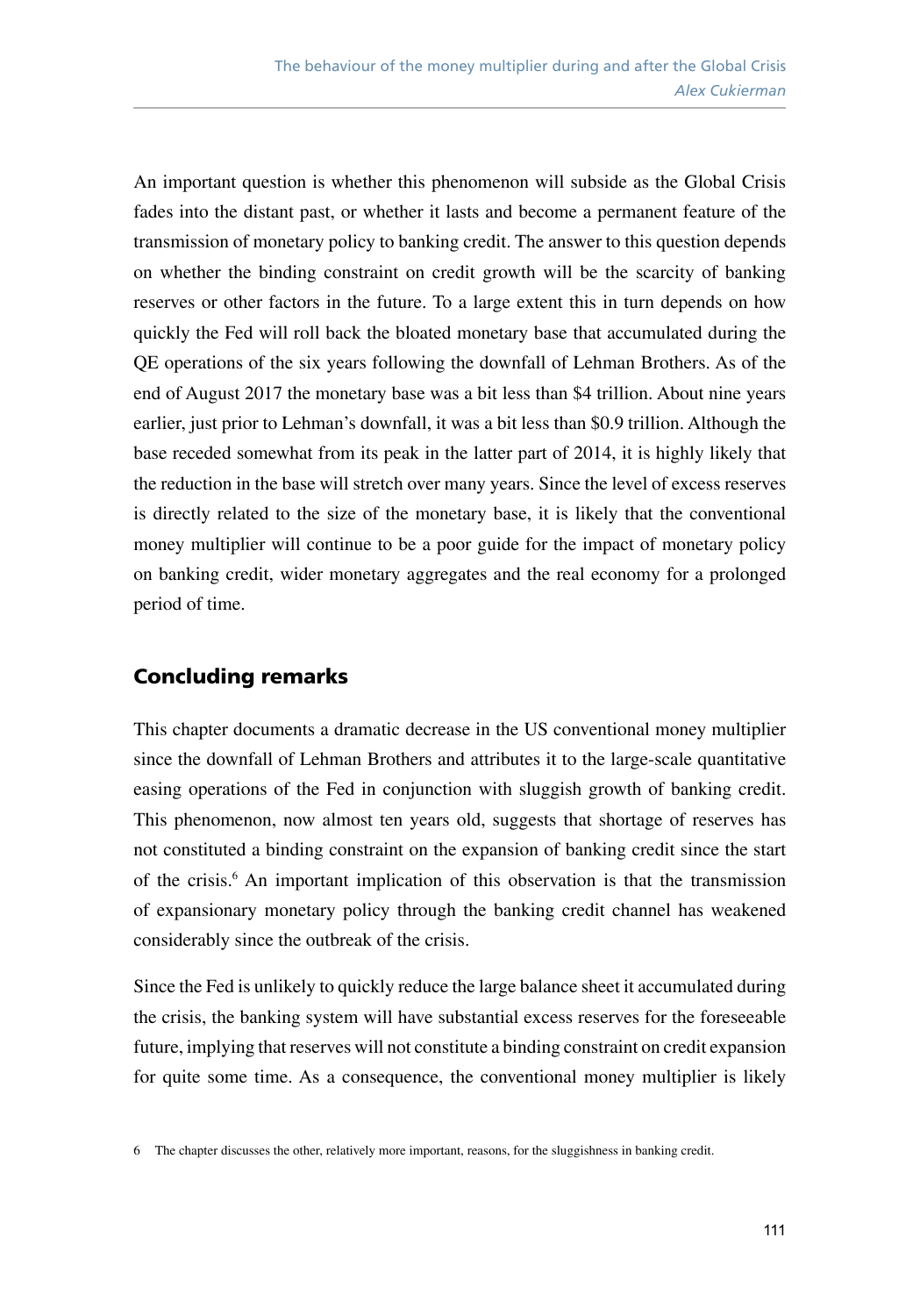to be of little use as a predictor of the transmission of monetary base expansions to banking credit in the foreseeable future.

## References

Carlin, W and D Soskice (2006), *Macroeconomics: Imperfections, Institutions and Policies*, Oxford University Press.

Cukierman, A (2016), "The Political Economy of US Bailouts, Unconventional Monetary Policy, Credit Arrest and Inflation during the Financial Crisis", CEPR Discussion Paper No. 10349.

Cukierman, A and Y Izhakian (2015), "Bailout Uncertainty in a General Equilibrium Model of the Financial System", *Journal of Banking and Finance* 52: 160–179.

Gorton, G and A Metrick (2012), "Securitized Banking and the Run on Repo", *Journal of Financial Economics* 104(3): 425-451.

Mian, A, K Rao and A Sufi (2013), "Household Balance Sheets, Consumption, and the Economic Slump", *Quarterly Journal of Economics* 128: 1687–1726.

Mishkin, F S (2010), *The Economics of Money, Banking and Financial Markets*, Pearson.

Thakor, A V (2014), "Bank Capital and Financial Stability: An Economic Tradeoff or a Faustian Bargain", *Annual Review of Financial Economics* 6: 185-223.

## About the author

**Alex Cukierman** is Professor of Economics at the Interdisciplinary Center in Herzeliya, Professor Emeritus of Economics at Tel-Aviv University, former member of the Bank of Israel's Monetary Committee and Research Fellow at CEPR. He received a PhD in Economics at MIT in 1972, and has been a faculty member at Tel Aviv University since October 1972.